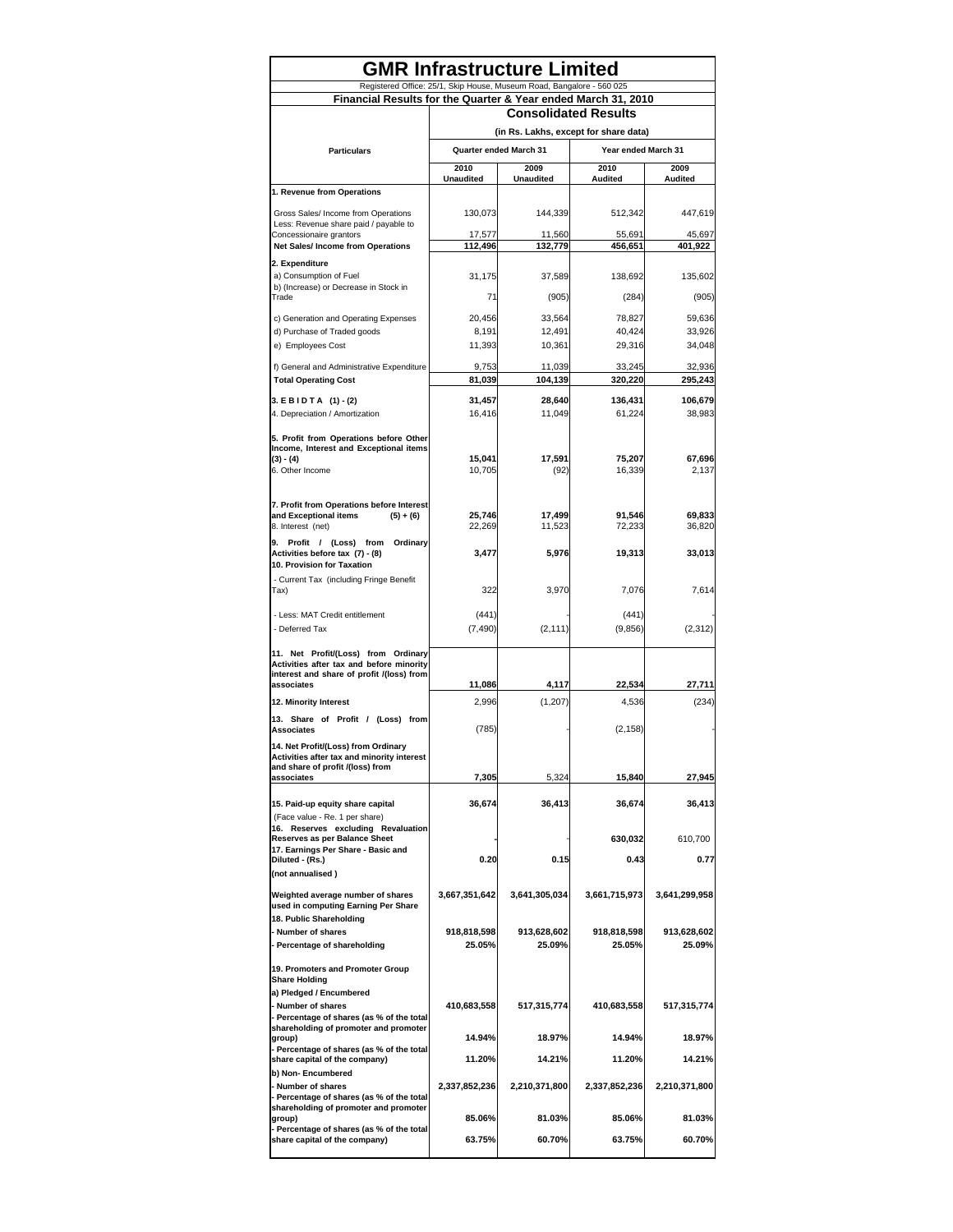| <b>GMR Infrastructure Limited</b>                                              |                               |                          |                        |                 |  |  |  |  |
|--------------------------------------------------------------------------------|-------------------------------|--------------------------|------------------------|-----------------|--|--|--|--|
| Report on Consolidated Segment Revenue, Results and Capital Employed           |                               |                          |                        |                 |  |  |  |  |
|                                                                                |                               |                          |                        | (in Rs. Lakhs)  |  |  |  |  |
|                                                                                |                               |                          |                        |                 |  |  |  |  |
| <b>Particulars</b>                                                             | <b>Quarter ended March 31</b> |                          | Year ended March 31.   |                 |  |  |  |  |
|                                                                                | 2010<br><b>Unaudited</b>      | 2009<br><b>Unaudited</b> | 2010<br><b>Audited</b> | 2009<br>Audited |  |  |  |  |
| 1. Segment Revenue                                                             |                               |                          |                        |                 |  |  |  |  |
| a) Airports                                                                    | 60,929                        | 39,231                   | 204,553                | 166,321         |  |  |  |  |
| Less: Revenue share paid / payable to                                          |                               |                          |                        |                 |  |  |  |  |
| Concessionaire grantors                                                        | 17,577                        | 11,560                   | 55,691                 | 45,697          |  |  |  |  |
| Net Airports Revenue                                                           | 43,352                        | 27,671                   | 148,862                | 120,624         |  |  |  |  |
| b) Power                                                                       | 42,877                        | 64,924                   | 203,947                | 213,871         |  |  |  |  |
| c) Roads                                                                       | 9,090                         | 4,604                    | 34,607                 | 15,190          |  |  |  |  |
| d) EPC                                                                         | 1,758                         | 30,417                   | 40,985                 | 30,417          |  |  |  |  |
| e) Others                                                                      | 16,682                        | 7,122                    | 33,079                 | 25,215          |  |  |  |  |
| Total                                                                          | 113,759                       | 134,738                  | 461,480                | 405,317         |  |  |  |  |
| Less: Inter Segment                                                            | 1,263                         | 1,959                    | 4,829                  | 3,395           |  |  |  |  |
| <b>Net Segment Revenue</b>                                                     | 112,496                       | 132,779                  | 456,651                | 401,922         |  |  |  |  |
| 2. Segment Result [Profit before tax<br>and interest (net of interest income)] |                               |                          |                        |                 |  |  |  |  |
| a) Airports                                                                    | 9,484                         | (1, 270)                 | 24,012                 | 1,400           |  |  |  |  |
| b) Power                                                                       | 7,804                         | 7,404                    | 25,983                 | 41,078          |  |  |  |  |
| c) Roads                                                                       | 3,704                         | 2.224                    | 16,092                 | 7,102           |  |  |  |  |
| d) EPC                                                                         | 3,305                         | 8,146                    | 14,444                 | 8,146           |  |  |  |  |
| e) Others                                                                      | 3,760                         | 852                      | 13,335                 | 12,322          |  |  |  |  |
|                                                                                | 28,057                        | 17,356                   | 93,866                 | 70,048          |  |  |  |  |
| Less: Inter Segment                                                            | 2,311                         | (143)                    | 2,320                  | 215             |  |  |  |  |
| <b>Net Segment Result</b>                                                      | 25,746                        | 17,499                   | 91,546                 | 69,833          |  |  |  |  |
| Less: Interest expenses (net)                                                  | 22,269                        | 11,523                   | 72,233                 | 36,820          |  |  |  |  |
| Profit before tax                                                              | 3,477                         | 5,976                    | 19,313                 | 33,013          |  |  |  |  |
| 3. Capital employed                                                            |                               |                          |                        |                 |  |  |  |  |
| (Segment Assets - Segment<br>Liabilities)                                      |                               |                          |                        |                 |  |  |  |  |
| a) Airports                                                                    | 299,035                       | 299,372                  | 299,035                | 299,372         |  |  |  |  |
| b) Power                                                                       | 390,475                       | 302,860                  | 390,475                | 302,860         |  |  |  |  |
| c) Roads                                                                       | 92,438                        | 70,372                   | 92,438                 | 70,372          |  |  |  |  |
| d) EPC                                                                         | 23,109                        | 10,748                   | 23,109                 | 10,748          |  |  |  |  |
| e) Others                                                                      | 575,581                       | 582,561                  | 575,581                | 582,561         |  |  |  |  |
|                                                                                | 1,380,639                     | 1,265,913                | 1,380,639              | 1,265,913       |  |  |  |  |
| Less: Inter Segment                                                            | 514,970                       | 437,502                  | 514,970                | 437,502         |  |  |  |  |
| <b>Total</b>                                                                   | 865,668                       | 828,411                  | 865,668                | 828,411         |  |  |  |  |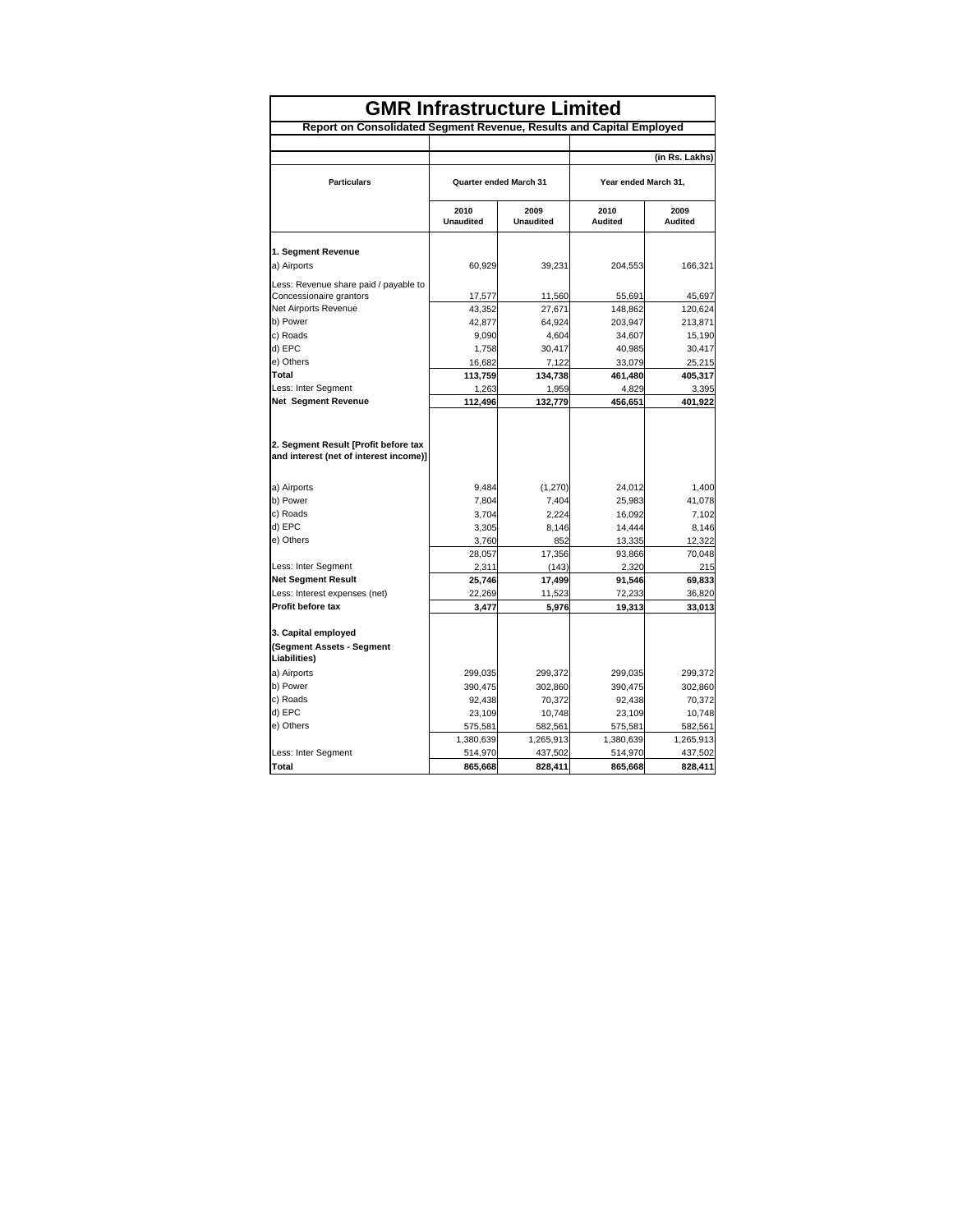## **Notes to consolidated results:**

## **1. Consolidation and Segment Reporting**

- a. Pursuant to the provisions of Clause 41 of the Listing Agreement, GMR Infrastructure Limited ("the Company") has opted to publish only the consolidated results. The Company carries on its business in five business verticals, viz., Airports, Energy, Roads, Engineering Procurement Construction (EPC) and Others through various subsidiaries, joint ventures and associates (hereinafter referred to as "The Group"), being Special Purpose Vehicles exclusively formed to build and operate various infrastructure projects. While the full revenues, expenses and results of the subsidiaries are consolidated, those of the joint ventures are consolidated to the extent of the Company's shareholding in such joint ventures. The associates are accounted under the equity method as prescribed under Accounting Standard (AS) 23 'Accounting for Investment in Associates in Consolidated Financial Statements'. Investors can view the standalone results of the company on the Company's website www.gmrgroup.co.in or on the websites of BSE (www.bseindia.com) or NSE (www.nse-india.com).
- b. The above published consolidated results have been prepared in accordance with principles and procedures as set out in the AS - 21 on 'Consolidated Financial Statements', AS - 23 on 'Accounting for Investments in Associates in Consolidated Financial Statements' and AS – 27 on 'Financial Reporting of Interests in Joint Venture', notified pursuant to the Companies (Accounting Standard) Rules, 2006 (as amended).
- c. The segment reporting of the Company and its Group has been prepared in accordance with AS 17 on Segment Reporting notified pursuant to the Companies (Accounting Standard) Rules, 2006 (as amended).

| Segment         | Description of Activity                               |  |  |
|-----------------|-------------------------------------------------------|--|--|
| <b>Airports</b> | Development and operation of airports                 |  |  |
| Power           | Generation of power and provision of related services |  |  |
| <b>Roads</b>    | Development and operation of roadways                 |  |  |
| <b>EPC</b>      | Handling of engineering, procurement and construction |  |  |
|                 | solution in the infrastructure sector                 |  |  |
| <b>Others</b>   | Urban Infrastructure and other residual activities    |  |  |

The business segments of the Group comprise of the following:

- 2. Pursuant to the expiry of the Power Purchase Agreement of GMR Energy Limited (GEL), a subsidiary of the Company, with Karnataka Power Transmission Corporation Limited on June 8, 2008, GEL has been generating and selling power directly to consumers as a merchant plant based on short term power supply agreements. Subsequent to December 31, 2009, GEL has commenced the process of relocation to Kakinada (Andhra Pradesh) and conversion of the barge-mounted power plant to a natural gas fuel source power plant. The relocation and conversion to alternate fuel is expected to be completed by July 2010.
- 3. The Government of Karnataka vide its Order No.EN 540 NCE 2008 dated January 1, 2009 (the Order) invoked Section 11 of the Electricity Act, 2003 ("the Act") and directed the Company to supply power to the State Grid for the period 1st January, 2009 to 31st May, 2009 at a specified rate. The period was subsequently extended up to June 5, 2009 vide Order No. EN 325 NCE 2009 dated September 22, 2009. The Company had an existing contract with a buyer till January 31, 2009 at a selling rate higher than such specified rate and, as such, filed a petition before the Hon'ble High Court of Karnataka challenging the Order. Revenue recognition in respect of power supplied for January 2009 has been made in the books as per the original contracted rate, based on a legal opinion. The differential revenue, so recognized in the books in the previous year, amounts to Rs. 4,404 Lakhs.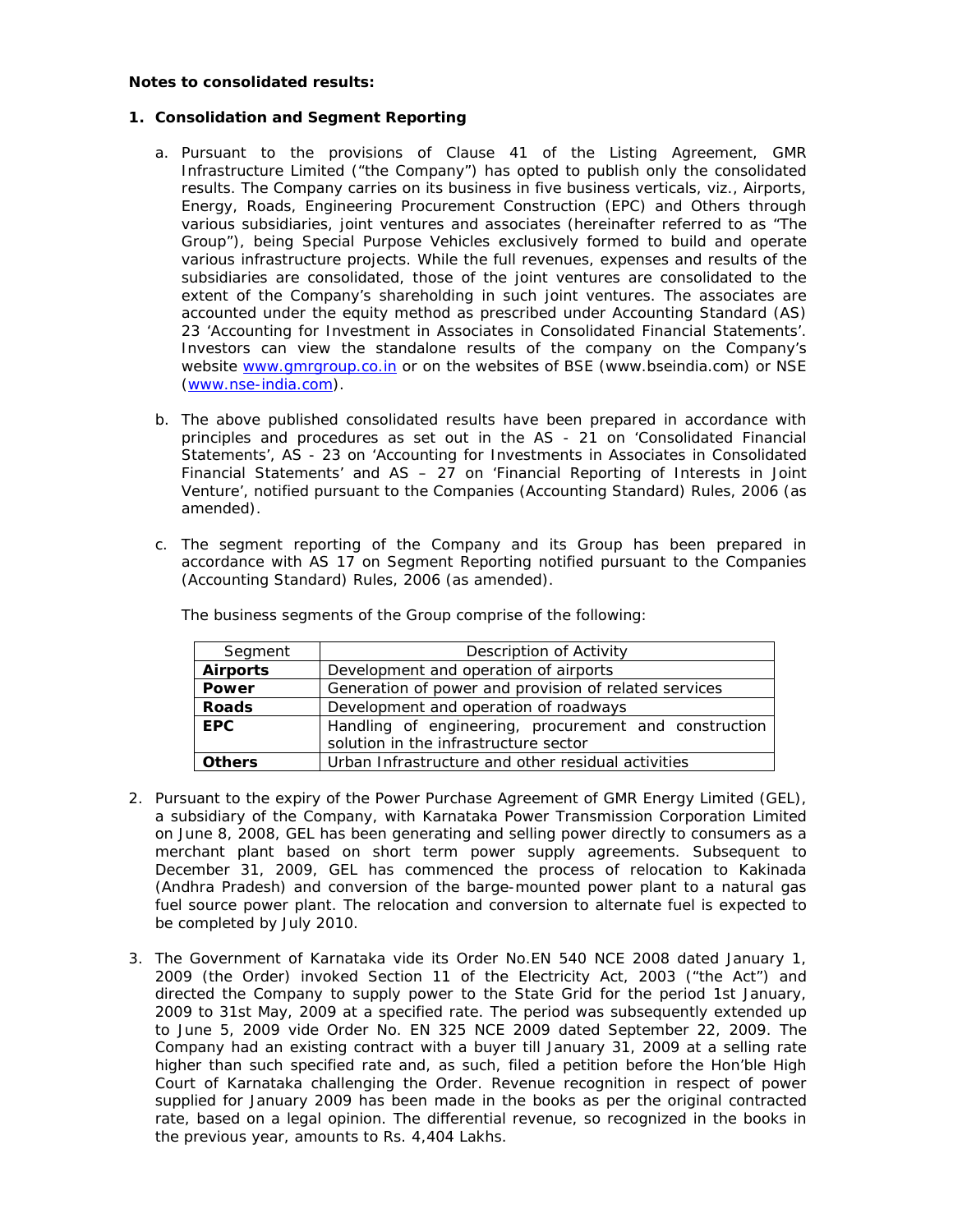Based on the interim directions of the Hon'ble High Court of Karnataka in the month of March 2009, Karnataka Electricity Regulatory Commission ('KERC') has recommended a higher bandwidth of tariff than the specified rate in the Order. However, revenue recognition for the four months ended June 5, 2009 has been made, on a prudent basis, as per the rate specified in the Order. Accordingly, the differential amount of Rs. 6,312.81 Lakhs has not been recognized in the books as revenue considering the maximum rate prescribed by KERC.

The Hon'ble High Court of Karnataka vide its Order dated March 26, 2010 has dismissed the petition of the Company challenging the Order invoking section 11(1) of the Electricity Act, 2003 with a direction that if the Order has any adverse financial impact on the Company, then a remedy is provided to the Company to approach the appropriate commission under the Act empowered to offset the adverse financial impact in such manner as it considers appropriate.

GEL, on April 21, 2010, filed a Special Leave Petition with the Hon'ble Supreme Court of India challenging the above Judgment of the Hon'ble High Court of Karnataka. The said petition has been accepted by the Hon'ble Supreme Court of India.

4. In case of GMR Power Corporation Limited (GPCL), claims/counterclaims arising out of the Power Purchase Agreement (PPA) and Land Lease Agreement (LLA) in respect of the dues recoverable from Tamil Nadu Electricity Board (TNEB) on account of Sale of Energy including reimbursement towards Interest on Working Capital, Minimum Alternate Tax, Rebate, Start/Stop charges and payment of land lease rentals to TNEB respectively were pending settlement/reconciliation with TNEB. In this regard, GPCL had approached Tamil Nadu Electricity Regulatory Commission (TNERC) to resolve the aforementioned claims/counterclaims. TNERC had vide its order dated April 16, 2010 (hereinafter referred to as "order") directed GPCL to submit all of its claims calculated in accordance with the directions set forth in the order issued by TNERC within a period of two months from the date of the order. GPCL has filed its claim on April 30, 2010.

In view of the favorable order from TNERC, GPCL has written back provision amounting to Rs.3,032 Lakhs made against amounts recognized as due as per the terms of the PPA. However, pending acceptance of claims by TNEB, and in accordance with the Group's accounting policy, claims aggregating to Rs. 40,213 Lakhs have not been recognised in these financial statements.

- 5. In accordance with the terms of memorandum of understanding entered into by Delhi International Airport Pvt Ltd. (DIAL), a subsidiary of the Company, with one of its customer during the year it has determined and accrued revenue aggregating to Rs 3,731 Lakhs (including Rs 2,644 Lakhs pertaining to period up to March 31, 2009) and interest thereon of Rs 591 Lakhs as recoverable from the customer.
- 6. During the quarter, GMR OSE Hungund Hospet Expressways Private Limited, which is implementing the road project between Hungund and Hospet in Karnataka, has become a subsidiary of the Company.
- 7. During the quarter, the Company along with its subsidiaries has made a further investment of 49.21% in GMR Chennai Outer Ring Road Private Limited (GCORRPL), whereby the effective holding of the Company in GCORRPL has increased to 89.79% and GCORRPL became a subsidiary of the Company.
- 8. Subsequent to March 31, 2010, the Company has entered into an agreement with Claymore Investments (Mauritius) Pte. Ltd., a wholly owned subsidiary of Temasek Holding (Private) Limited of Singapore, to make an investment of Rs. 93,000 lakhs in GEL in the form of compulsorily convertible cumulative preference shares. The transaction is expected to close by July, 2010.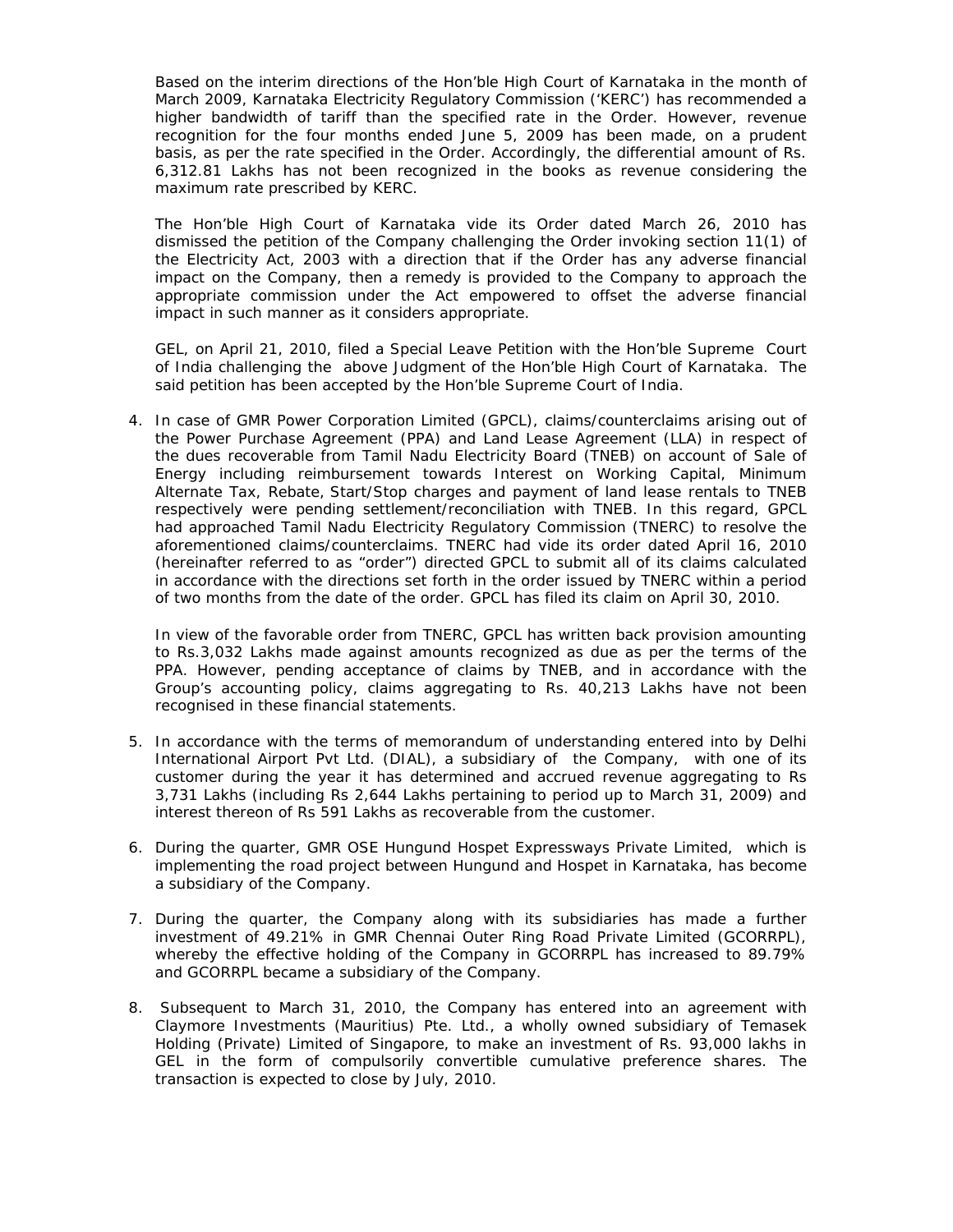- 9. During the quarter the Company has issued Zero Coupon Unsecured Non Convertible Debentures of Rs. 50,000 Lakhs to ICICI Bank redeemable in 5 annual installments at a premium, yielding a return of 14% p.a.
- 10. During the quarter, GMR Hyderabad International Airport Ltd (GHIAL) has filed a scheme of arrangement with the Hon'ble High Court of Andhra Pradesh, pursuant to which the Hotel Division of GHIAL is proposed to be vested into GMR Hotels and Resorts Limited (GHRL), a wholly owned subsidiary of GHIAL, with the appointed date as April 01, 2009. Pending approval of the above-mentioned scheme of arrangement, no effect has been given thereof in these financial results.
- 11.Consequent to the approval of the shareholders in their Annual General Meeting held on August 31, 2009, the Board of Directors had fixed record date October 5, 2009 for subdivision of Equity Shares of the Company of Rs. 2/- each into 2 Equity Shares of Re. 1/ each. Weighted average number of shares used in computing the Earnings Per Share is based on a face value of Re.1/- per share.
- 12.Subsequent to the end of the year, on April 21, 2010, the Company has allotted 225,080,390 Equity Shares of Re.1/- each at the Issue Price of Rs. 62.20 per Equity Share (including Rs. 61.20/- towards share premium) to Qualified Institutional Buyers under Chapter VIII of SEBI (Issue of Capital and Disclosure Requirements) Regulations, 2009.
- 13. The Company, through its step-down subsidiary, GMR Energy Global Limited, has entered into necessary arrangements to acquire 50% economic stake in Intergen NV by means of Compulsory Convertible Debentures (CCD). The Company has also given a corporate guarantee up to a maximum of USD 1.38 billion to the lenders on behalf of a fellow subsidiary to enable it to raise debt for financing the aforesaid acquisition. Intergen NV is a global energy company which operates 8146 MW capacity across five countries in four continents and is further developing 4400 MW. The financial results of Intergen NV have not been considered in the consolidated results of the Company pending conversion of such CCDs
- 14. Interest and other finance charges are net of interest income, amounting to Rs. 3,779 Lakhs for the quarter ended March 31, 2010 (2009: Rs. 3,128 lakhs) and for the year ended March 31, 2010 Rs.12, 795 lakhs (2009: Rs. 9,667 lakhs).

|                       | Quarter ended March 31 |           | Year ended March 31 |         |  |
|-----------------------|------------------------|-----------|---------------------|---------|--|
|                       | 2010                   | 2009      | 2010                | 2009    |  |
|                       | Unaudited              | Unaudited | Audited             | Audited |  |
| (a) Turnover          | 5,750                  | 2.559     | 16,936              | 15.920  |  |
| (b) Profit before tax | (1,258)                | 1,133     | 1,364               | 10,399  |  |
| (c) Profit after tax  | (313)                  | 932       | 1,345               | 9.767   |  |

15. Information pertaining to the Company on standalone basis (in Rs. Lakhs)

16. The Ministry of Corporate Affairs, Government of India has vide its Notification No GSR 225 (E) dated March 31, 2009 has announced Companies Accounting Standards (Amendment) Rules 2009 prescribing changes to Accounting Standard 11 on 'The Effects of Changes in Foreign Exchange Rates'.

The Group has, pursuant to the adoption of principles of Companies Accounting Standard (Amendment) Rules 2009, exercised the option of recognizing the exchange differences arising in reporting of foreign currency monetary items at rates different from those at which they were recorded earlier, in the original cost of such depreciable assets in so far such exchange differences arose on foreign currency monetary items relating to the acquisition of depreciable assets.